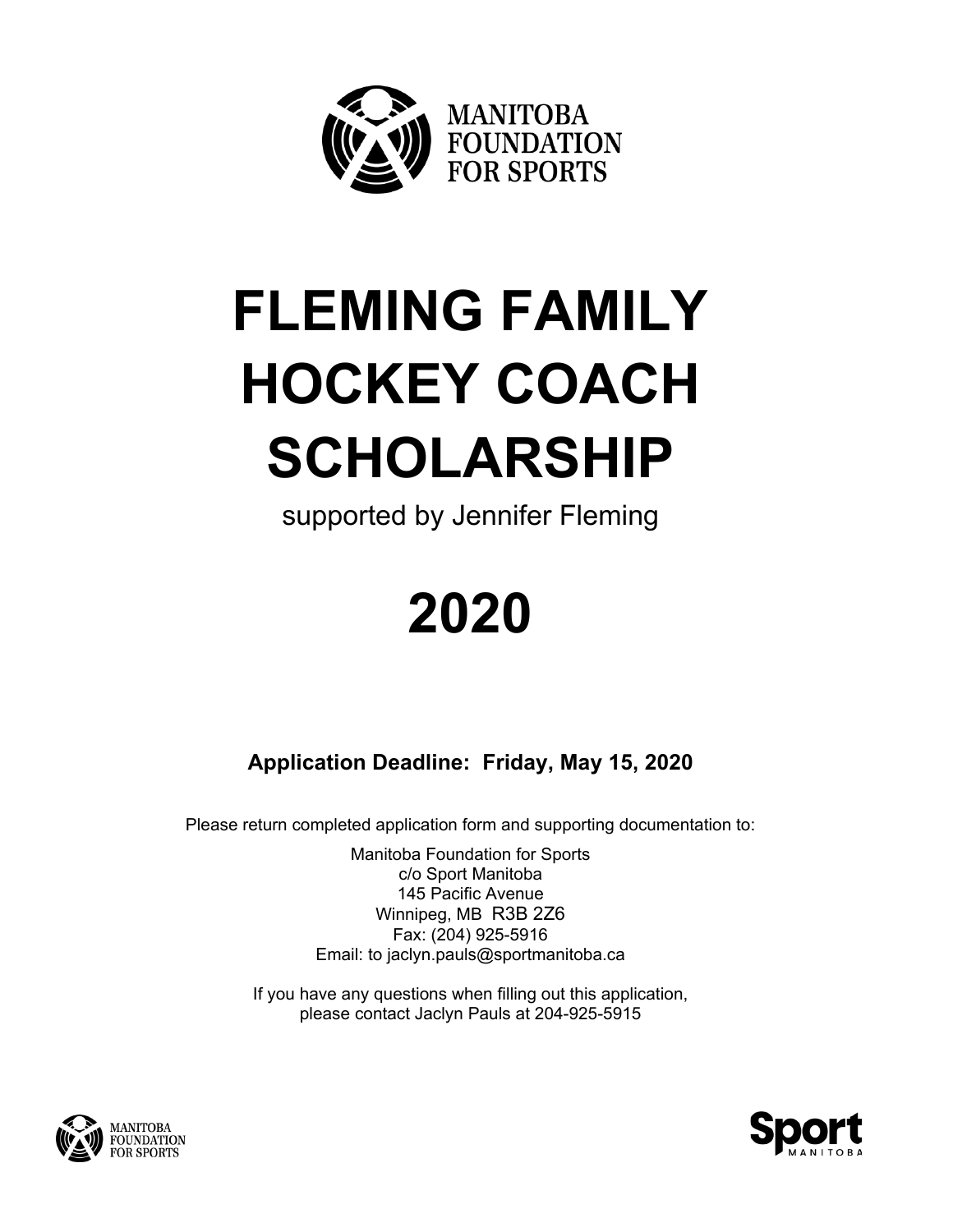### Fleming Family Hockey Coach Scholarship supported by Jennifer Fleming

The Manitoba Foundation for Sports scholarship program, administrated by Sport Manitoba, was established in 1992 to support young athletes of Sport Manitoba partners, who continue to participate in amateur sport while pursuing a postsecondary education on a full time basis.

The Manitoba Foundation for Sports is pleased to be administering for the second time, the Fleming Family Hockey Coach Scholarship. The scholarship is supported by Jennifer Fleming, in memory of her father Jake Fleming and her brother Wayne Fleming, to recognize an upcoming Manitoba hockey coach who demonstrates similar coaching and leadership traits that were characteristic of both Jake and Wayne.

Wayne began his organized hockey career at the age of 13 with the CUAC Community Club. This was the beginning of the Fleming family's obsession with hockey which lead to the formation of the Canadian Professional Hockey Schools in 1966. Jake operated the CPHS until 1991. Today CPHS continues under the ownership of Steve Briere, goalie coach with the Toronto Maple Leafs. In the 1970's Jake was very instrumental in getting the AAA tier system sanctioned in Winnipeg. In the meantime Wayne's love of coaching germinated with CPHS and, through his dedication, passion and hard work, eventually turned into gold. Wayne held CHA Advanced II Certification.

Wayne joined the University of Manitoba Bisons as a defenseman in 1970 and then as Head Coach from 1982-1990 – winning Conference Coach of the Year twice and Canadian University Coach of the Year in 1984-85. During his Bison years, Wayne assisted with numerous national teams representing Canada at world events. He joined Hockey Canada in 1990 and helped coach Canada to a silver medal at the 1992 Olympics; after which he ventured overseas to coach in Sweden, Switzerland and Germany. In 1997, he returned to North America for his first NHL position as an assistant coach with the New York Islanders and then the Phoenix Coyotes. Wayne was then lured back to Team Canada to join Wayne Gretzky, Pat Quinn and Ken Hitchcock in preparation for the 2002 Olympics. In addition to his coaching roles, he also served as Vice-President of Operations for Team Canada and was recognized as the glue of the 2002 Olympics Gold Medal team.

Following the Olympics, Wayne joined Ken Hitchcock and the Philadelphia Flyers, going all the way to the 2004 Stanley Cup finals. After seasons with the Calgary Flames, Avangard of the KHL, and the Edmonton Oilers, Wayne joined the Tampa Bay Lightning in 2010. As Tampa was entering the play-offs in April 2011, Wayne was diagnosed with brain cancer, bringing his coaching career to a very abrupt and tragic end. Upon winning the 2012 NHL Coach of the Year Award, Ken Hitchcock dedicated it to Wayne, saying "*If you look at a dictionary of what a coach is, Flemmer's name should be beside it. He's a teacher, a motivator. He's everything. For a lot of us who've worked with Flemmer, he's set a very high standard".* A great honour was also bestowed upon Wayne in February 2013 as an inductee into the Manitoba Hockey Hall of Fame. Wayne passed peacefully on March 25, 2013 and Jake on August 20, 2016.

*"You grind. You scrap. You work. You do not give in when the pressure builds. You do not worry what the odds are."* - WF

The Fleming Family Hockey Coach scholarship, started in 2017. will be presented annually to a student(s) who demonstrates a commitment to coaching hockey in Manitoba. The goal is to encourage students to continue coaching hockey while attending a post-secondary institution and beyond. The scholarship(s) value may range up to \$1,200, and will be applied to the tuition of the recipient(s). The number and amount of scholarships awarded annually will vary, at the discretion of the selection committee based on the depth of applicants.

#### **ELIGIBILITY:**

- 1. Attending university or college for the 2020/2021 regular academic sessions. As a full-time student, you will have a minimum 60% course load.
- 2. Currently coaching hockey with a plan for a future as a hockey coach.
- 3. Have been a resident of Manitoba since April 1, 2019.

#### **CRITERIA EMPHASIS:**

- 1. Currently coaching a hockey team in Manitoba.
- 2. Plan to continue coaching hockey in Manitoba.
- 3. National Coaching Certification Program (NCCP) training.
- 4. Additional courses related to coaching (e.g. NCCP, CPR, First Aid, Coaching Seminars) are an asset.

#### **REQUIRED DOCUMENTS:**

- 1. Complete application (incomplete applications will not be considered).
- 2. Letter of reference from someone you report to in your coaching position (i.e. principal, physical education teacher, club president, head coach).
- 3. Letter of reference from someone you have coached, or from a parent of someone you have coached, for at least one season.
- 4. A transcript of your most recent marks.



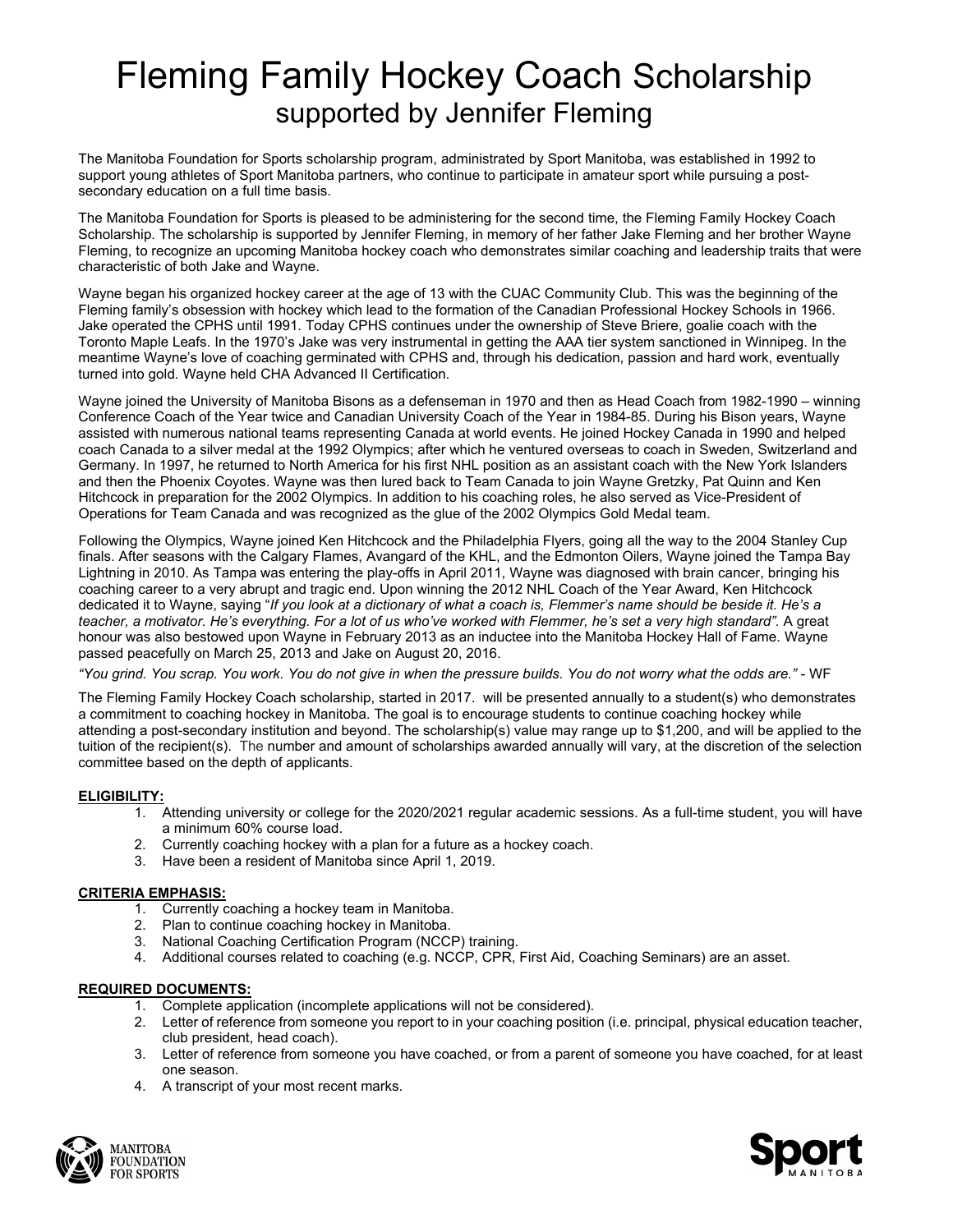#### **FLEMING FAMILY HOCKEY COACH 2020 SCHOLARSHIP APPLICATION FORM**

| I.                     | <b>GENERAL INFORMATION</b>                                                         |                                                                                                  |
|------------------------|------------------------------------------------------------------------------------|--------------------------------------------------------------------------------------------------|
| Name:                  |                                                                                    |                                                                                                  |
|                        | <b>Permanent Address:</b><br>(Street #, city/town and postal code)                 |                                                                                                  |
|                        | Telephone Number:                                                                  | E-mail Address:                                                                                  |
| Date of Birth (d/m/y): |                                                                                    | Sex:                                                                                             |
|                        | Student ID Number (if applicable):                                                 | <u> 1989 - Johann John Stone, Amerikaansk politiker (</u>                                        |
|                        | Continuous resident of Manitoba since (m/y):                                       |                                                                                                  |
| Ш.                     | <b>EDUCATION PLANS</b>                                                             |                                                                                                  |
|                        | High School you are attending (for June 2020 high grads):                          |                                                                                                  |
|                        | For currently post-secondary students, what year are you<br>entering in 2020/2021: |                                                                                                  |
|                        | academic sessions:                                                                 | Please indicate your proposed program of post-secondary studies for the 2020/2021 and future     |
| a)                     | <b>Educational Institution</b>                                                     |                                                                                                  |
| b)                     | Degree/Diploma Sought                                                              |                                                                                                  |
| c)                     | Major/Minor                                                                        |                                                                                                  |
| d)                     | Length of Program                                                                  |                                                                                                  |
|                        |                                                                                    | If applicable, please describe how your proposed program of study will contribute to sport/coach |

#### III. **ACADEMIC STANDING**

Academic average or cumulative GPA: \_\_\_\_\_\_\_\_\_\_\_\_\_\_\_\_\_\_\_\_\_\_\_\_\_ (Enclose a transcript)



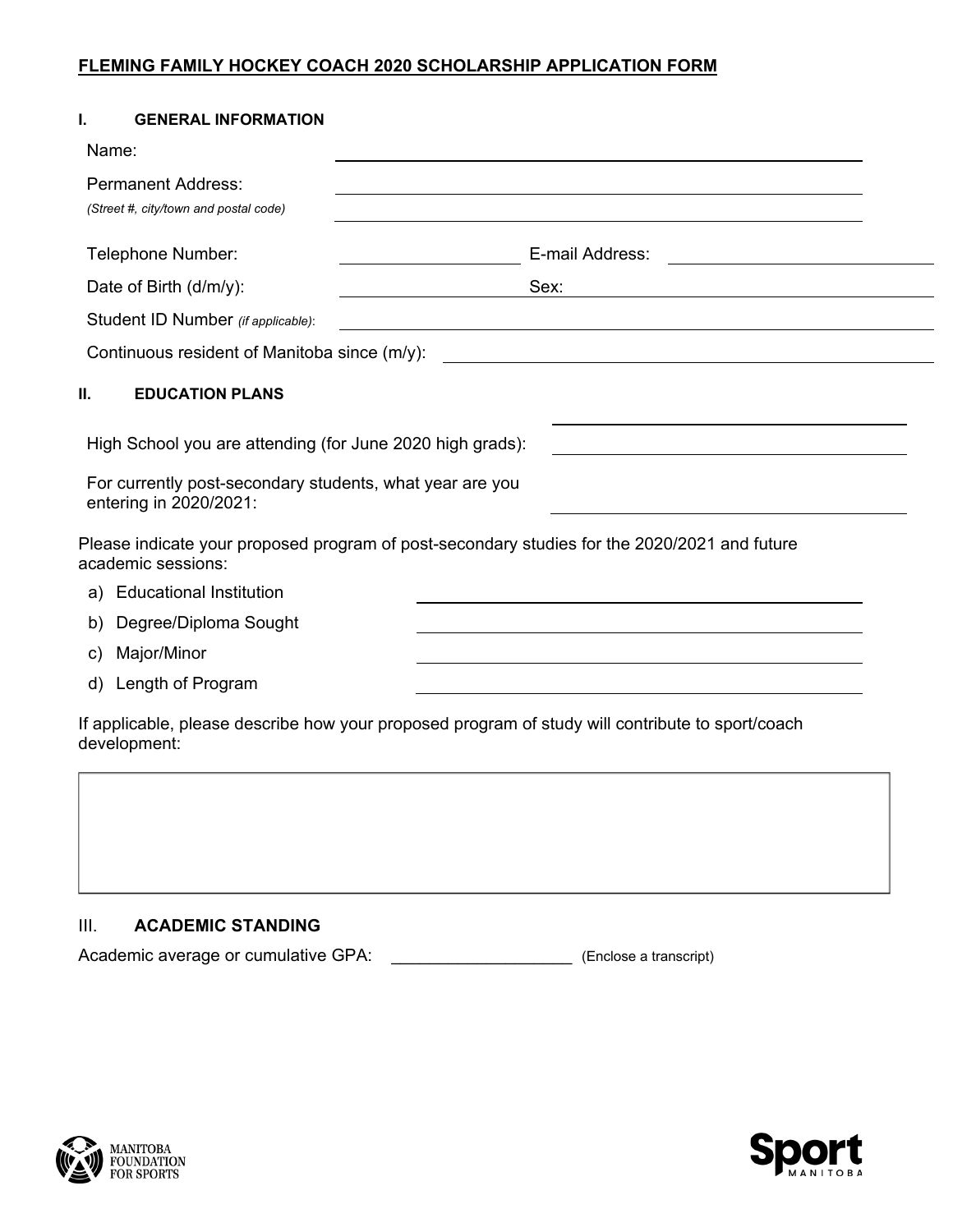#### **IV. COACHING EXPERIENCE**

- 1. NCCP Coaching Certification # (if applicable): \_\_\_\_\_\_\_\_\_\_\_\_\_\_\_\_\_\_\_\_\_\_\_\_\_\_\_\_\_\_
- 2. Respect in Sport Certification # (if applicable): \_\_\_\_\_\_\_\_\_\_\_\_\_\_\_\_\_\_\_\_\_\_\_\_\_\_\_
- 3. Number of years you have been coaching hockey:
- 4. List any NCCP courses you have taken (be sure to include all levels):

5. List any other coaching related clinics, seminars, or courses you have taken:

6. Describe your short term goals as a hockey coach (i.e. related to team/position, role, education, development, results, etc).

7. Describe your future coaching plans. (i.e. related to team/position role, education, development, results, etc).



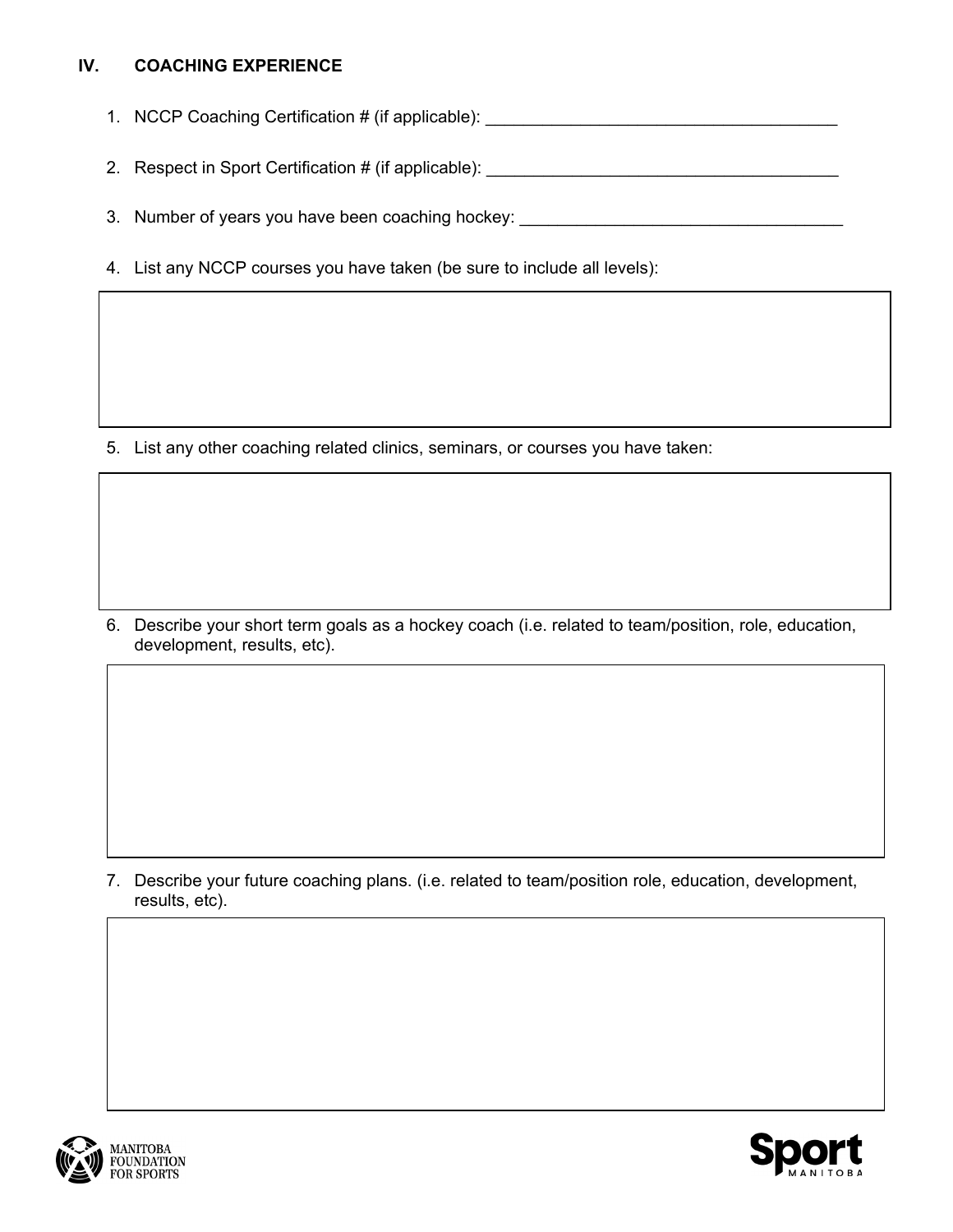8. Please list in detail your hockey coaching contributions on the chart below. Attach additional information sheet if needed.

| Name of the team(s) you<br><b>CURRENTLY coach</b>                                               | Age of<br><b>Athletes</b> | Level of<br><b>Athletes</b> | Description of your coaching<br>role | Name and<br>contact<br>information of<br>Supervisor(s) | Location | <b>Frequency</b><br>(indicate # of<br>hours of<br>commitment per<br>week or month) | Time frame or<br>date of activity<br><b>MM/YY &amp; Total</b><br># of hours<br><b>Committed</b> | Paid or<br>volunteer<br>position |
|-------------------------------------------------------------------------------------------------|---------------------------|-----------------------------|--------------------------------------|--------------------------------------------------------|----------|------------------------------------------------------------------------------------|-------------------------------------------------------------------------------------------------|----------------------------------|
|                                                                                                 |                           |                             |                                      |                                                        |          |                                                                                    |                                                                                                 |                                  |
|                                                                                                 |                           |                             |                                      |                                                        |          |                                                                                    |                                                                                                 |                                  |
| Name of the team you<br><b>WILL BE coaching while</b><br>attending post-<br>secondary education | Age of<br><b>Athletes</b> | Level of<br><b>Athletes</b> | Description of your coaching<br>role | Name and<br>contact<br>information of<br>Supervisor(s) | Location | <b>Frequency</b><br>(indicate # of<br>hours of<br>commitment per<br>week or month) | Time frame or<br>date of activity<br><b>MM/YY &amp; Total</b><br># of hours<br>Committed        | Paid or<br>volunteer<br>position |
|                                                                                                 |                           |                             |                                      |                                                        |          |                                                                                    |                                                                                                 |                                  |
| Name of the teams you<br>PREVIOUSLY coached<br>(starting with the most<br>recent)               | Age of<br><b>Athletes</b> | Level of<br><b>Athletes</b> | Description of your coaching<br>role | Name and<br>contact<br>information of<br>Supervisor(s) | Location | <b>Frequency</b><br>(indicate # of<br>hours of<br>commitment per<br>week or month) | Time frame or<br>date of activity<br><b>MM/YY &amp; Total</b><br># of hours<br><b>Committed</b> | Paid or<br>volunteer<br>position |
|                                                                                                 |                           |                             |                                      |                                                        |          |                                                                                    |                                                                                                 |                                  |
|                                                                                                 |                           |                             |                                      |                                                        |          |                                                                                    |                                                                                                 |                                  |
|                                                                                                 |                           |                             |                                      |                                                        |          |                                                                                    |                                                                                                 |                                  |
|                                                                                                 |                           |                             |                                      |                                                        |          |                                                                                    |                                                                                                 |                                  |



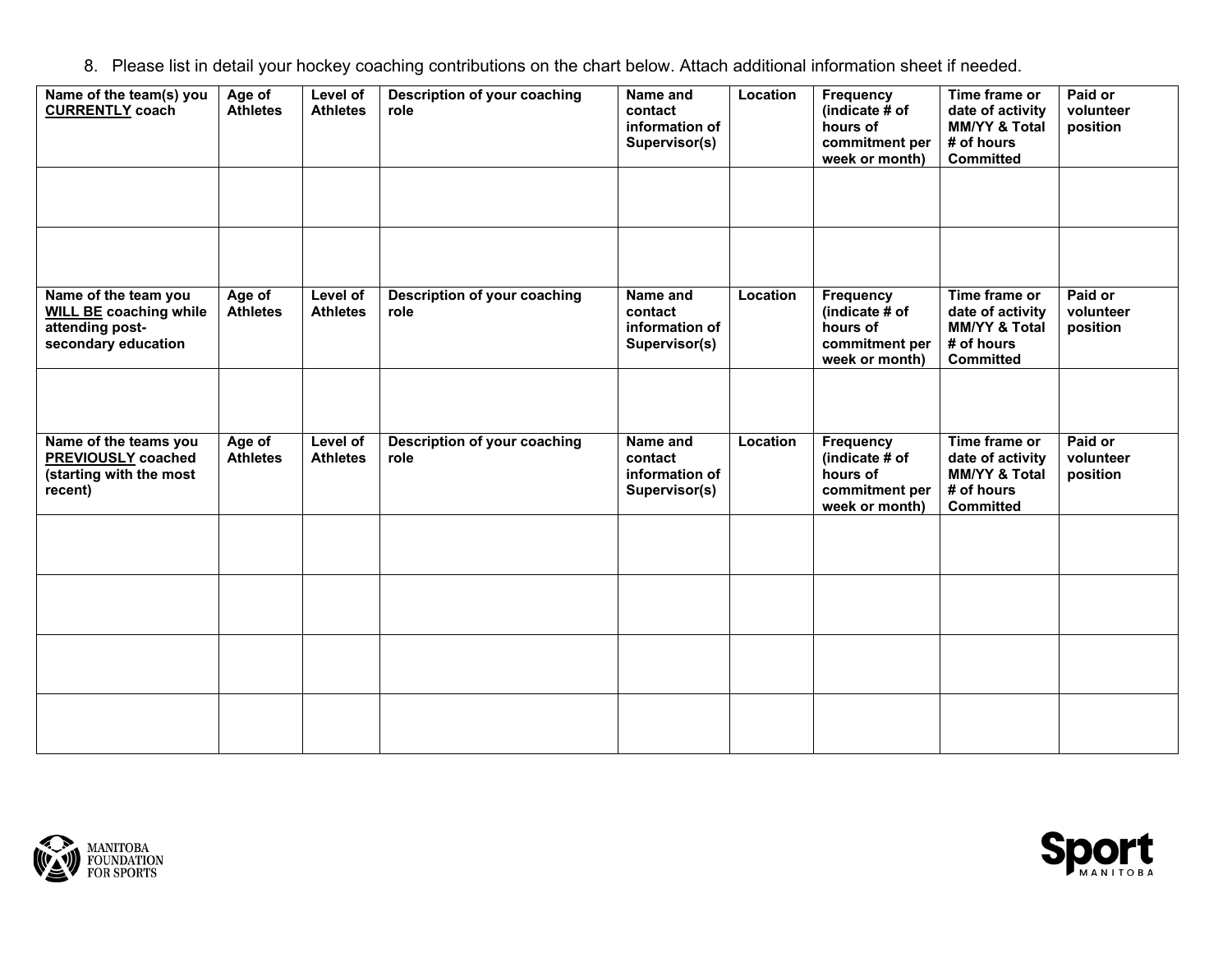9. What you have learned from being a coach? Provide examples (eg. self-discipline in planning time/balancing roles).

10. In your opinion, what makes a great coach - and how do you exemplify these qualities (eg. Sport knowledge relates to ability to plan a practice/teach skills).

#### **V. OTHER ACTIVITIES/COMMITMENTS**

List other activities in which you participated during the past year (as an athlete, participant, volunteer within your school, community, paid employment, etc.). If any of the activities were part of the requirements for a school sports leadership course or paid, please indicate what percentage.

| Name of activity | Description of your role /<br>involvement | Frequency<br>(indicate # of<br>times & if<br>weekly/ monthly/<br>annual) | Time frame<br>or date<br>of activity<br><b>MM/YY</b> | <b>Estimated</b><br><b>Total Hours</b><br><b>Committed</b> | <b>Sport Leadership</b><br>Course %<br>or Paid % of<br>Experience |
|------------------|-------------------------------------------|--------------------------------------------------------------------------|------------------------------------------------------|------------------------------------------------------------|-------------------------------------------------------------------|
|                  |                                           |                                                                          |                                                      |                                                            |                                                                   |
|                  |                                           |                                                                          |                                                      |                                                            |                                                                   |
|                  |                                           |                                                                          |                                                      |                                                            |                                                                   |
|                  |                                           |                                                                          |                                                      |                                                            |                                                                   |